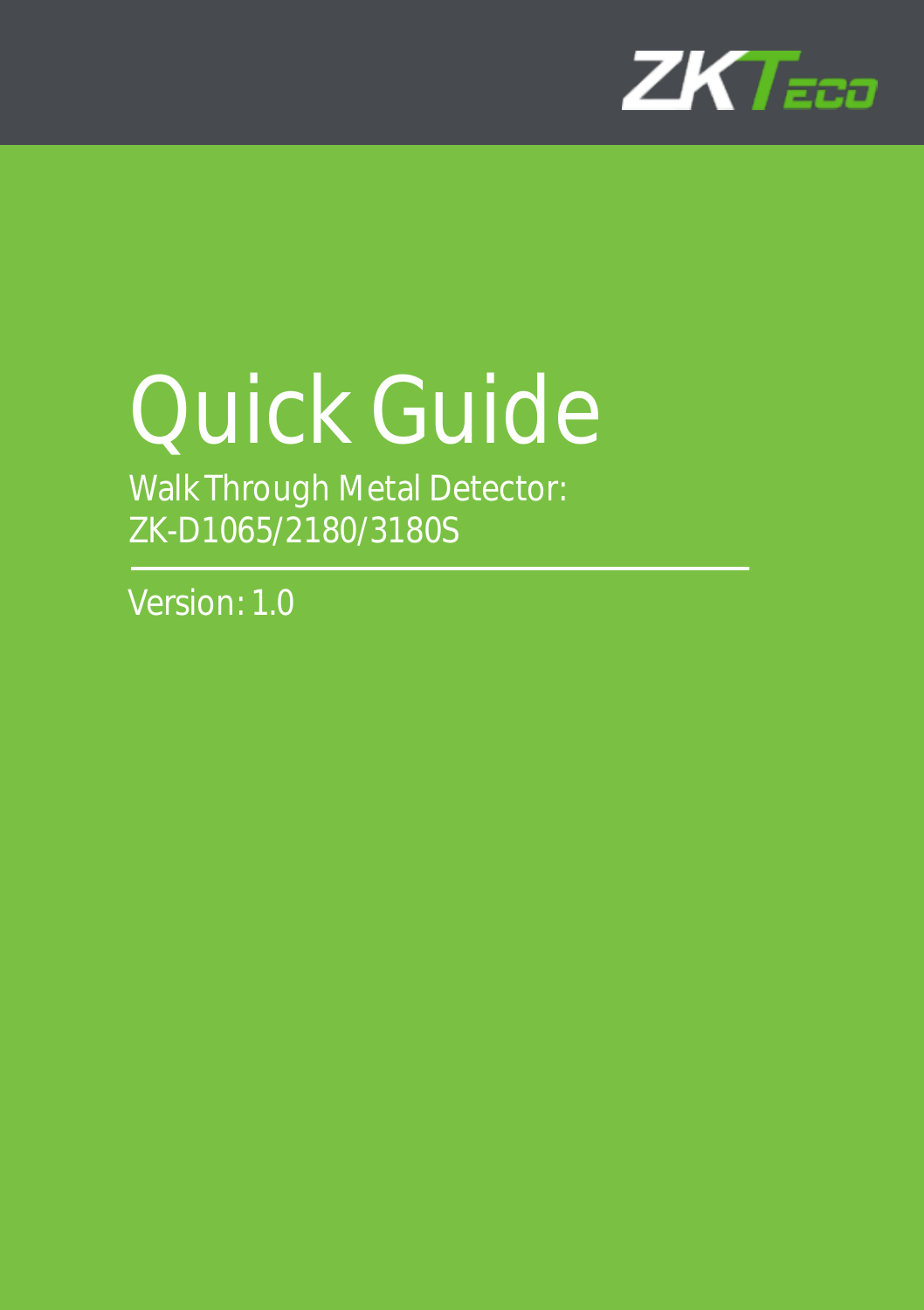# Contents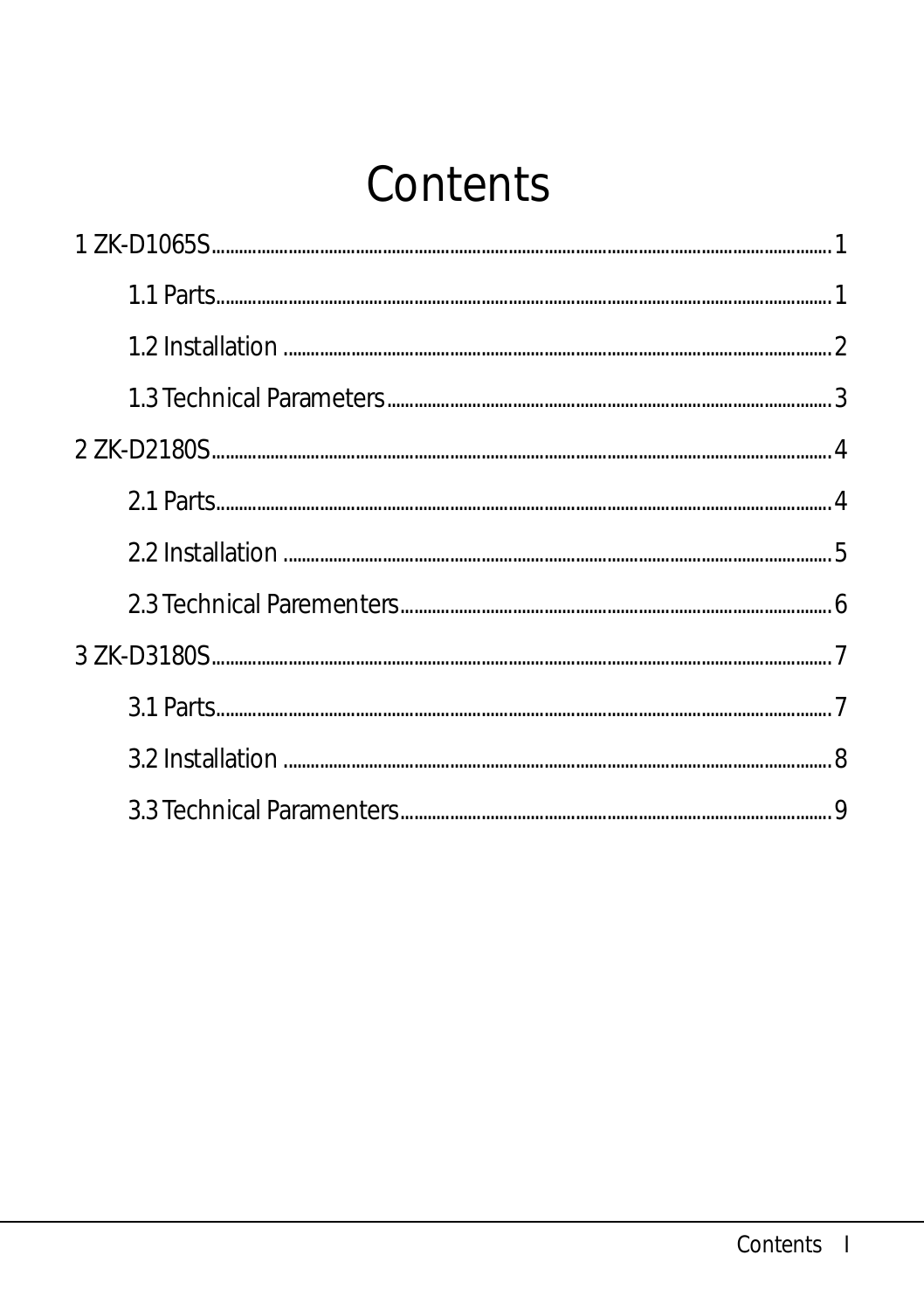# <span id="page-2-0"></span>**1 ZK-D1065S**

<span id="page-2-1"></span>1.1 Parts



- 1. Control Unit Case 2. Alarm zone LED
- 
- 5. Waterproof Foot Cover 6. Power Line Interface
- 
- 3. Built-in Probe 4. Infrared Sensors
	-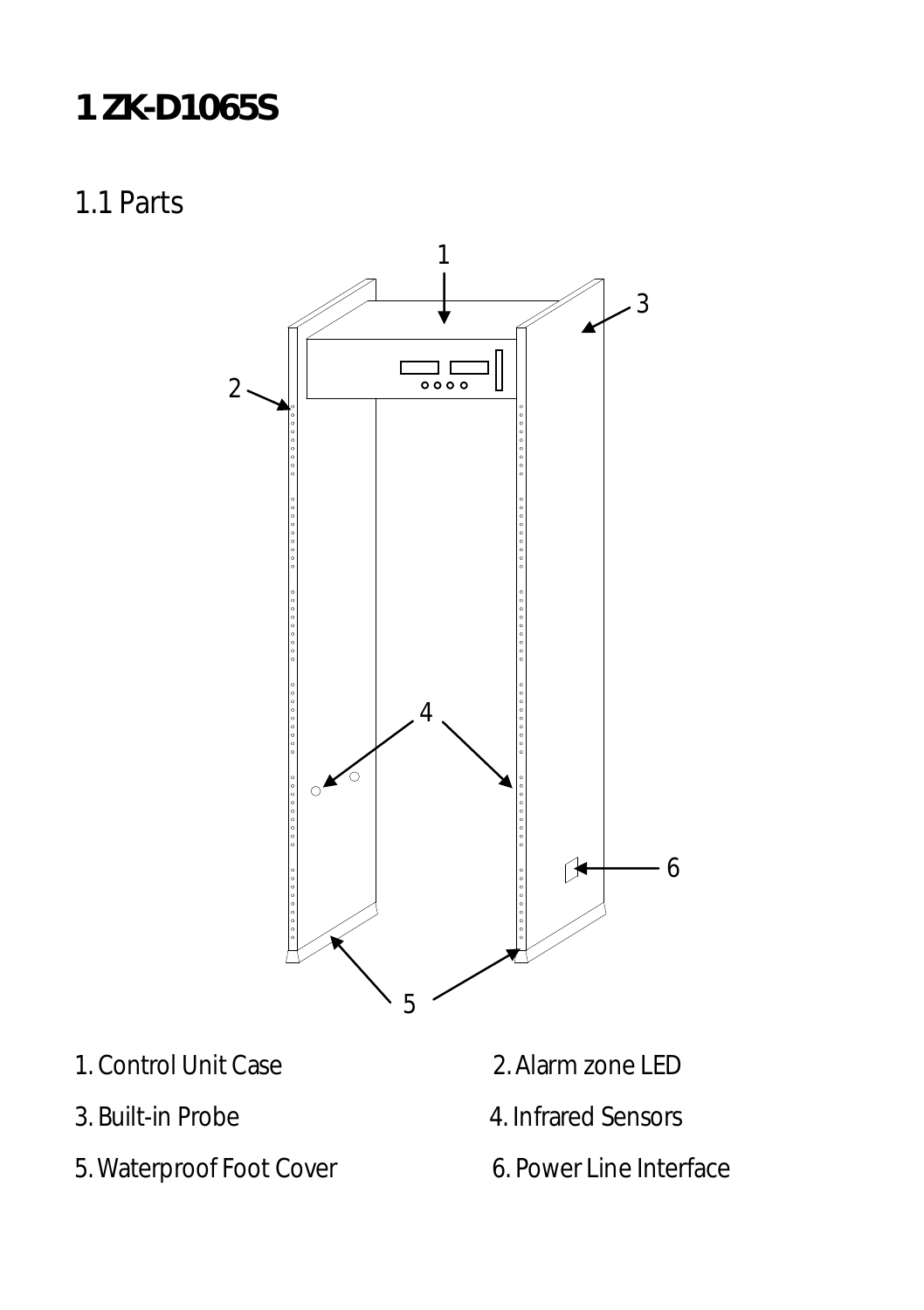#### <span id="page-3-0"></span>1.2 Installation



- 1. Remove the package of control unit and door panel.
- 2. Put the control unit case and door panels as above picture shown, and then connect the left and right door panel with the control unit case by bolts and nuts. Tightening screws.
- 3. Probe line of the left and right door panel tight inserted into the motherboard corresponding socket respectively.
- 4. Install the screw on the control unit case cover.
- 5. Lift the walk through metal detector to the vertical position and move to the assigned position.
- 6. Plug power cable.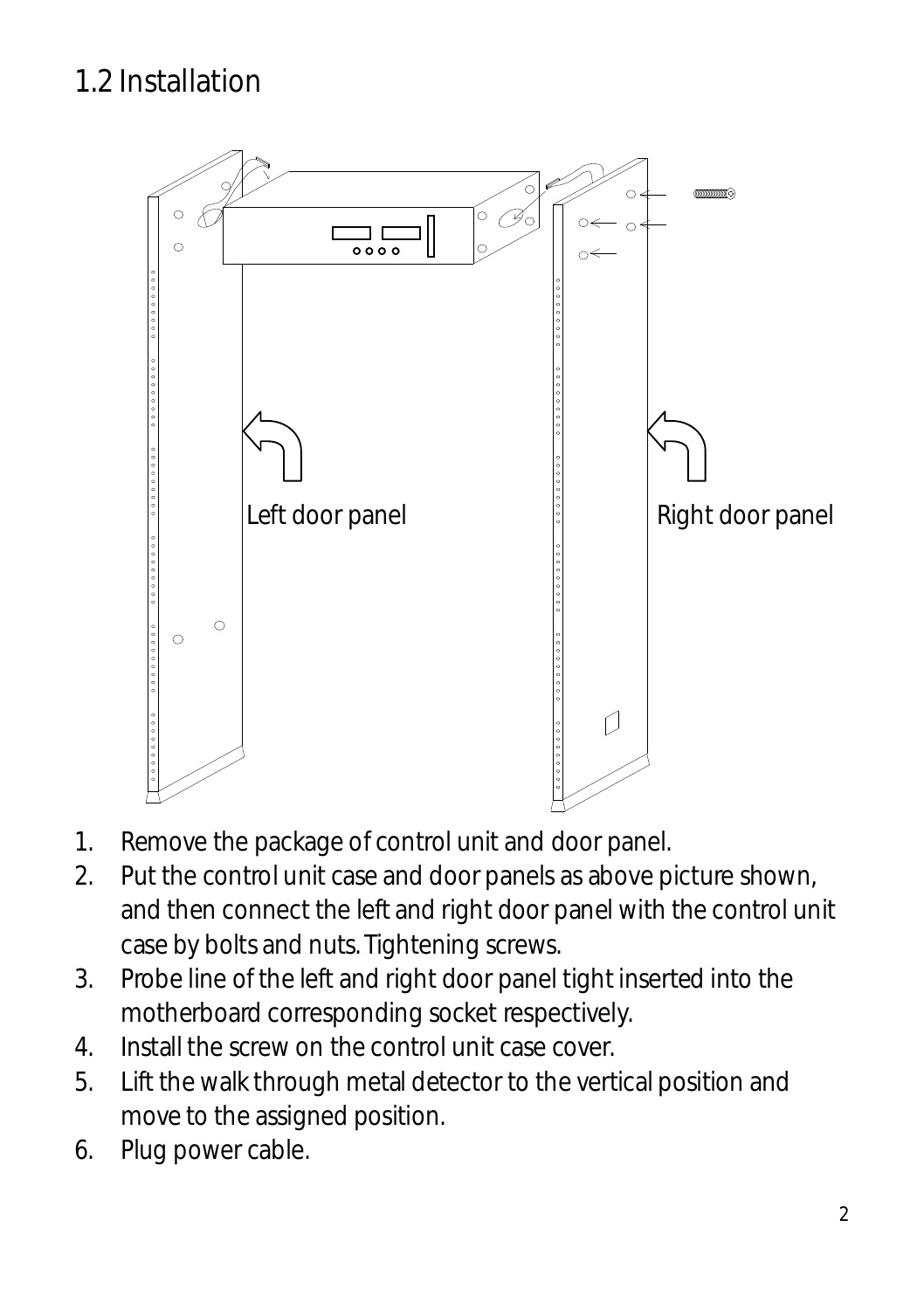#### <span id="page-4-0"></span>1.3 Technical Parameters



Input voltage: 100-240V, 50/60Hz Power: <30W Gross weight: 70KG Working temperature: -25℃ ~ 55℃ Sensitivity: 100 steps adjustable Alarm: Visible and audible alarm Inner Dimensions: 1990mm (High) x 700mm (Wide) x 500mm (Deep) External Dimensions: 2220mm (High) x 810mm (Wide) x 600mm (Deep)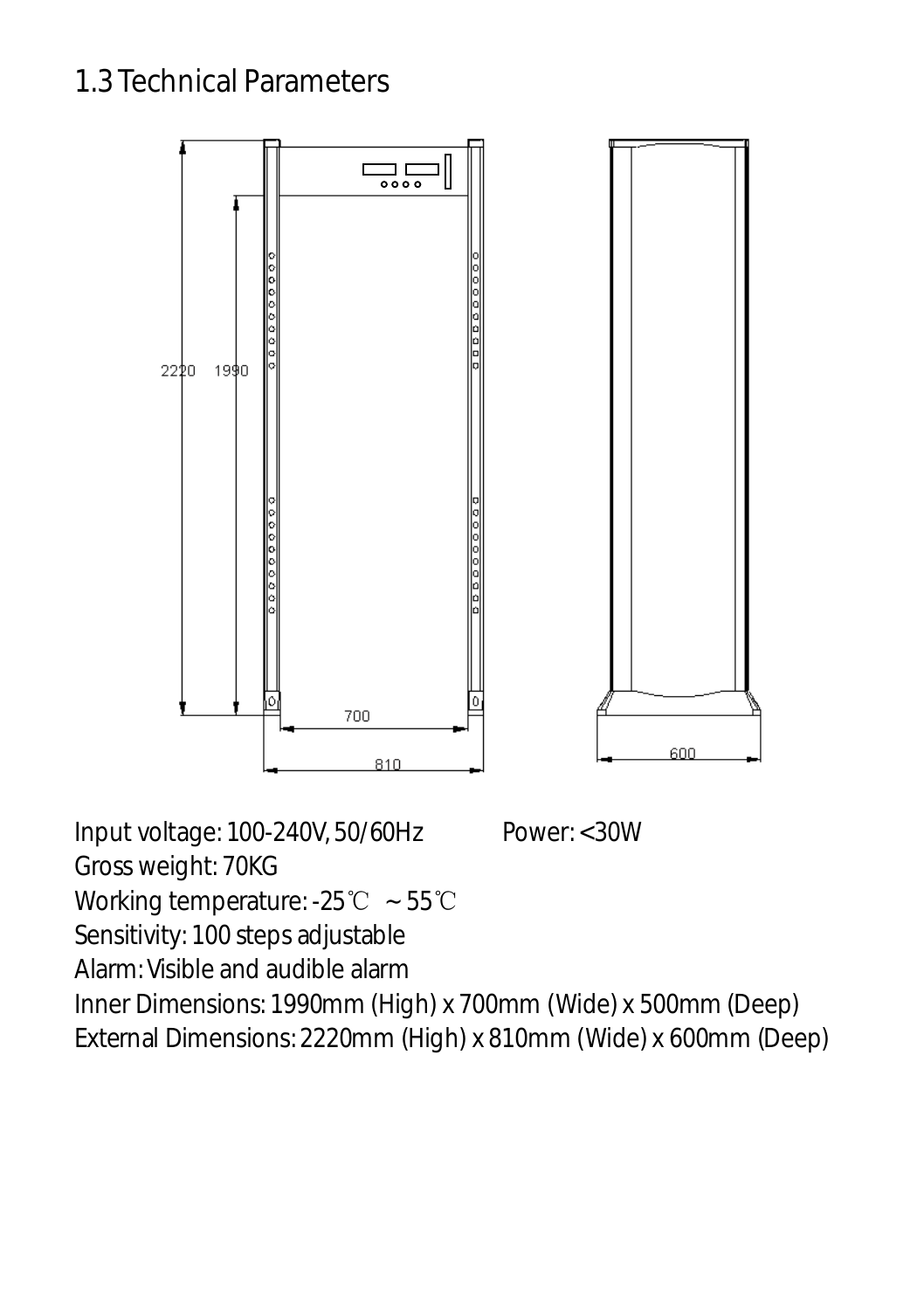## <span id="page-5-0"></span>**2 ZK-D2180S**

<span id="page-5-1"></span>2.1 Parts



- 1. Control Unit Case 2. Alarm zone LED
	-
- 3. Built-in Probe 4. Infrared Sensors
- 5. Waterproof Foot Cover 6. Power Line Interface
-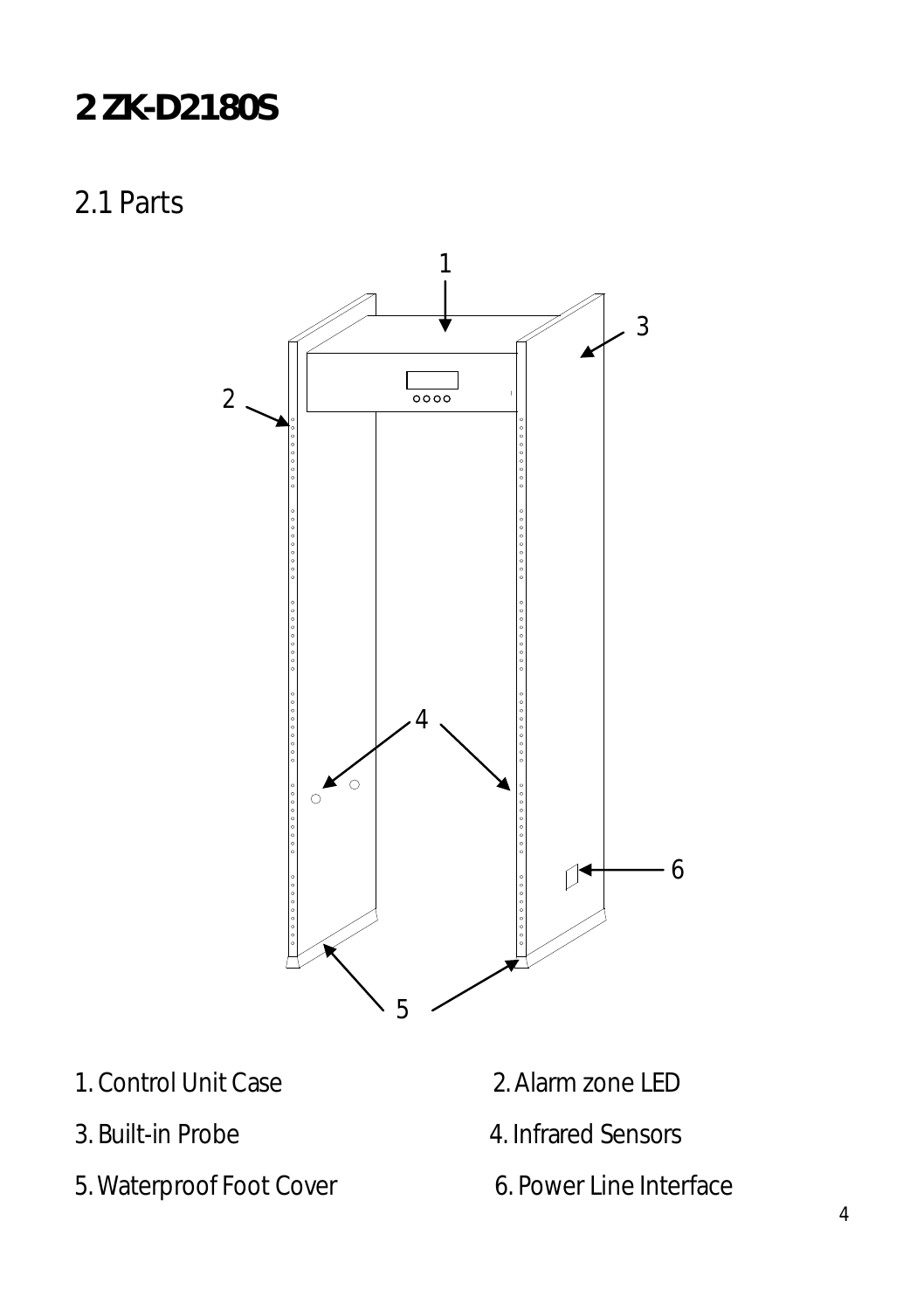#### <span id="page-6-0"></span>2.2 Installation



- 1. Remove the package of control unit and door panel.
- 2. Put the control unit case and door panels as above picture shown, then connect the left and right door panel with the control unit case by bolts and nuts. Tighening screws.
- 3. Probe line of the left and right door panel tight inserted into the motherboard corresponding socket respectively.
- 4. Install the screw on the control unit case cover.
- 5. Lift the walk through metal detector to the vertical position and move to the assigned position.
- 6. Plug power cable.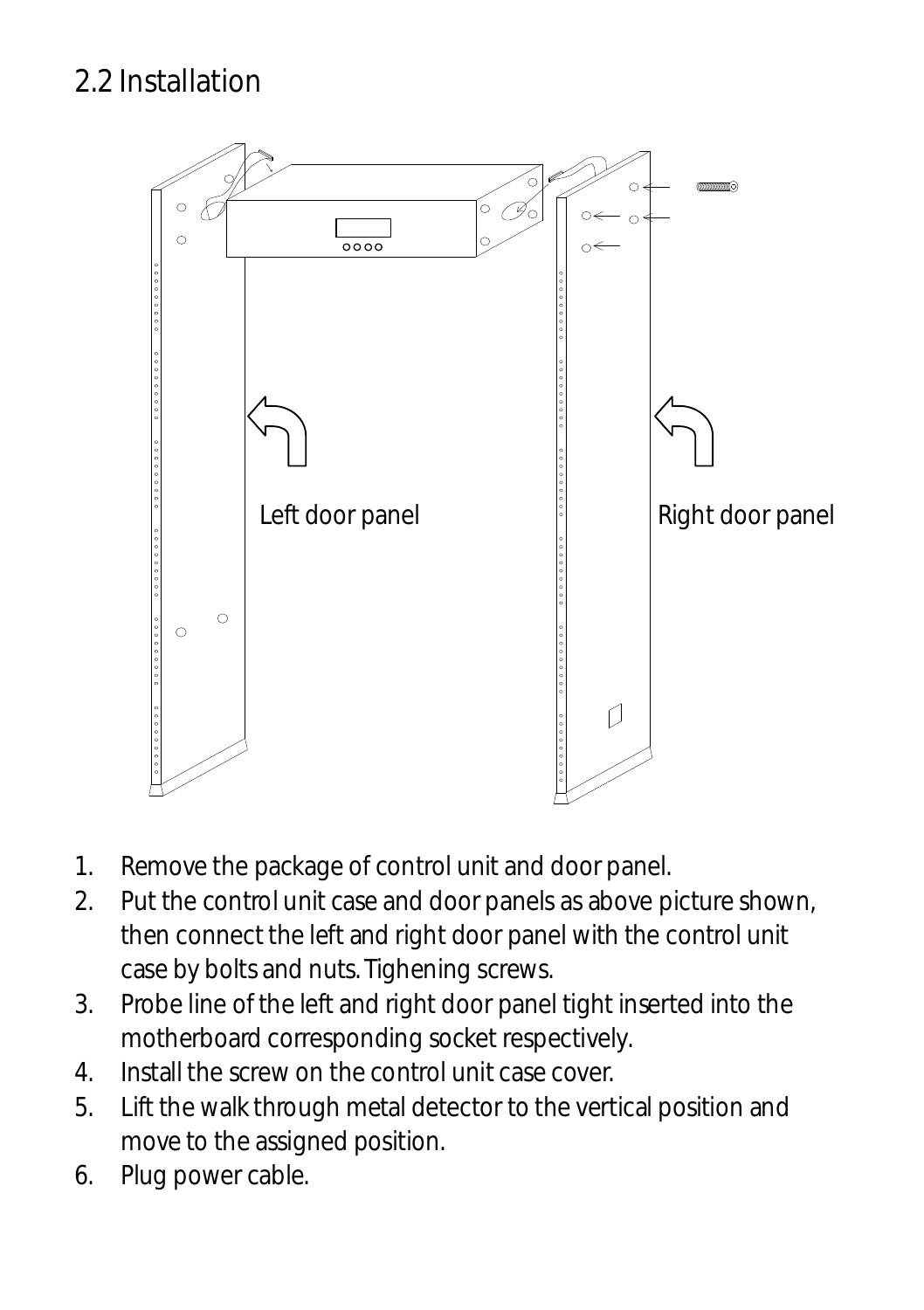#### <span id="page-7-0"></span>2.3 Technical Parementers



Input voltage: 100-240V, 50/60Hz Power: <35W Net weight: 67KG Working temperature: 0 ~ 45℃ Sensitivity: 256 steps adjustable Alarm: Visible and audible alarm Inner Dimensions: 2000mm (High) x 700mm (Wide) x 605mm (Deep) External Dimensions: 2230mm (High) x 830mm (Wide) x 730mm (Deep)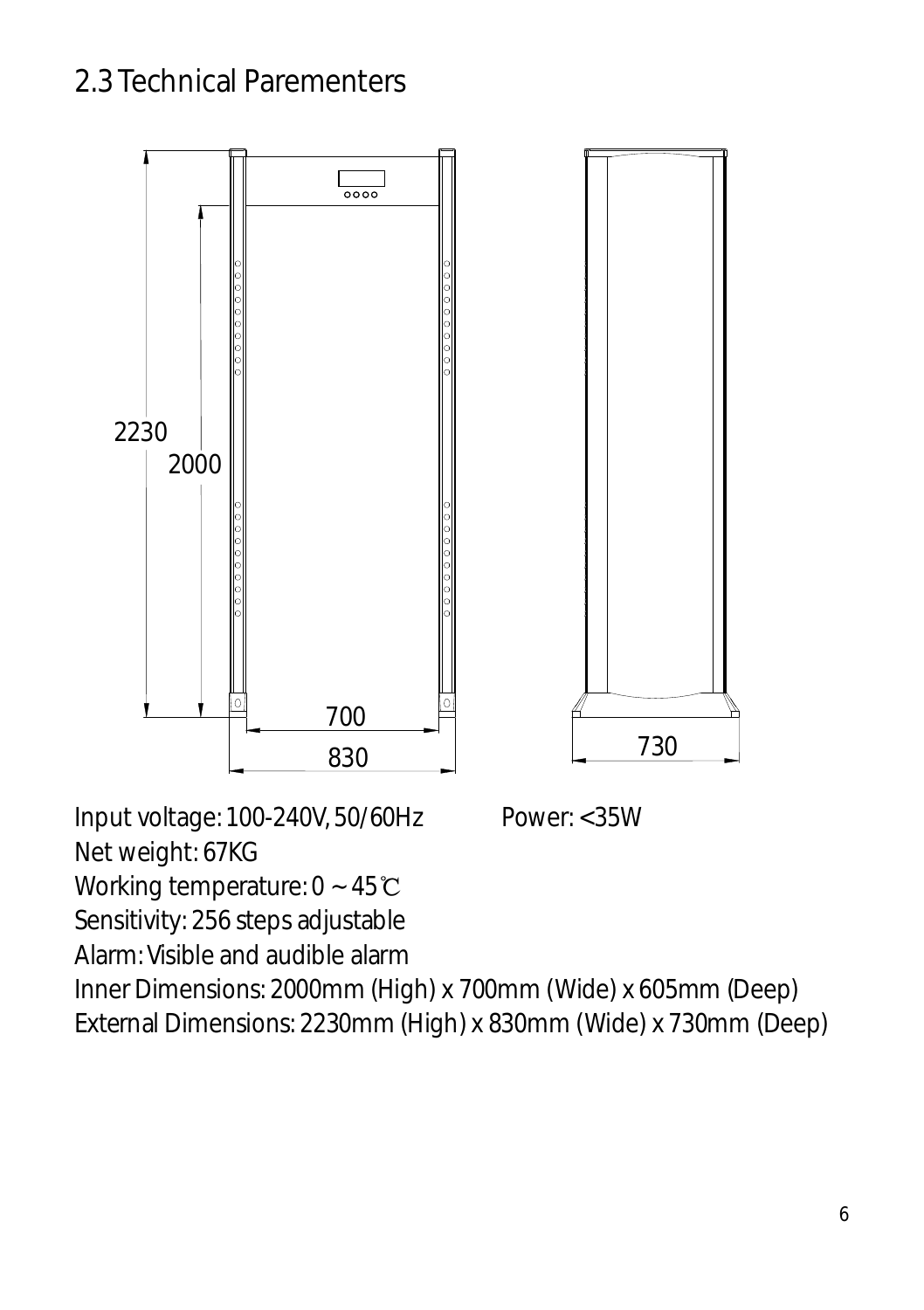## <span id="page-8-0"></span>**3 ZK-D3180S**

<span id="page-8-1"></span>3.1 Parts



- 
- 5. Waterproof Foot Cover 6. Power Line Interface
-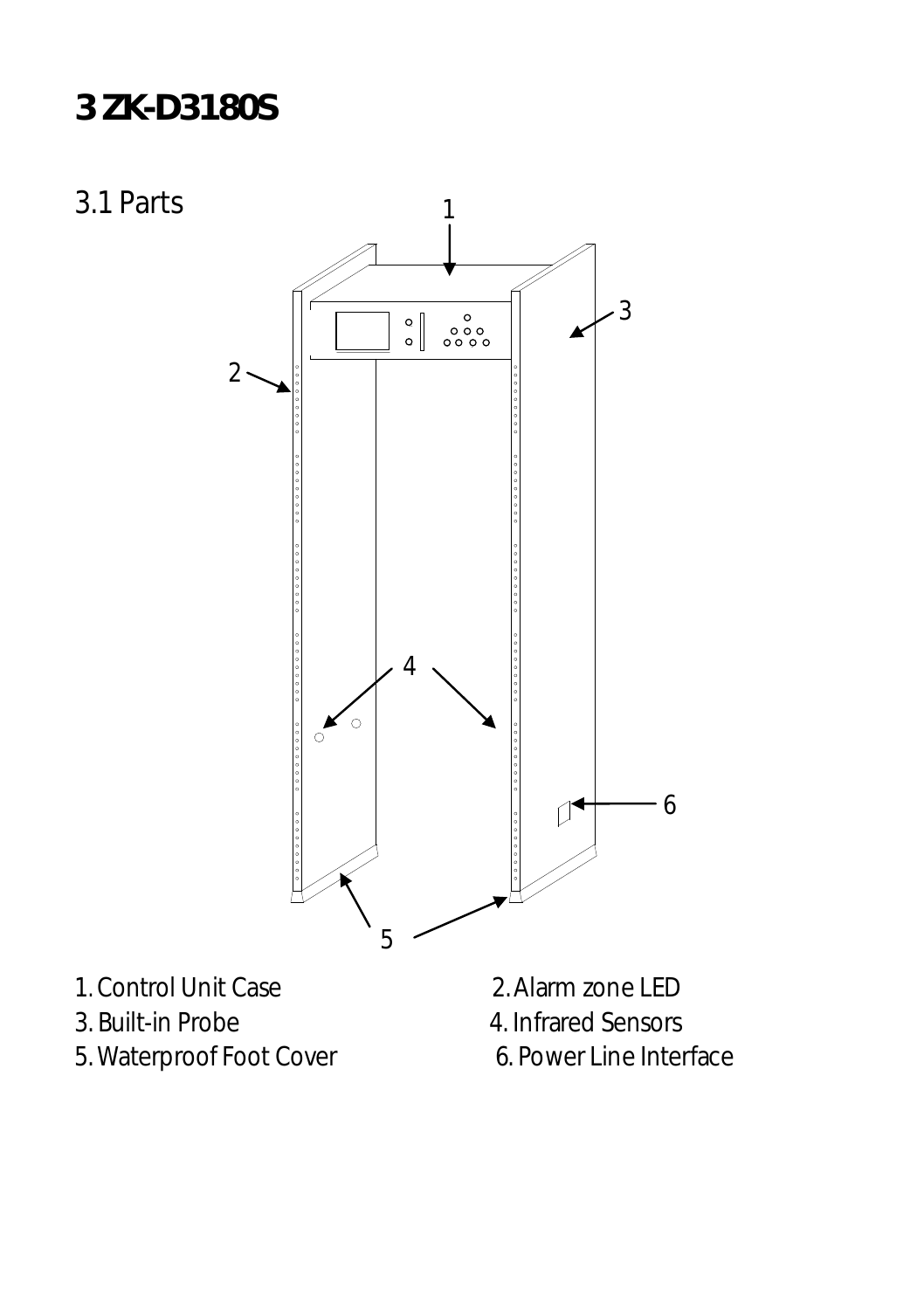#### <span id="page-9-0"></span>3.2 Installation



- 1. Remove the package of control unit and door panel.
- 2. Put the control unit case and door panels as above picture shown, then connect the left and right door panel with the control unit case by bolts and nuts. Tightening screws.
- 3. Probe line of the left and right door panel tight inserted into the motherboard corresponding socket respectively.
- 4. Install the screw on the control unit case cover.
- 5. Lift the walk through metal detector to the vertical position and move to the assigned position.
- 6. Plug power cable.